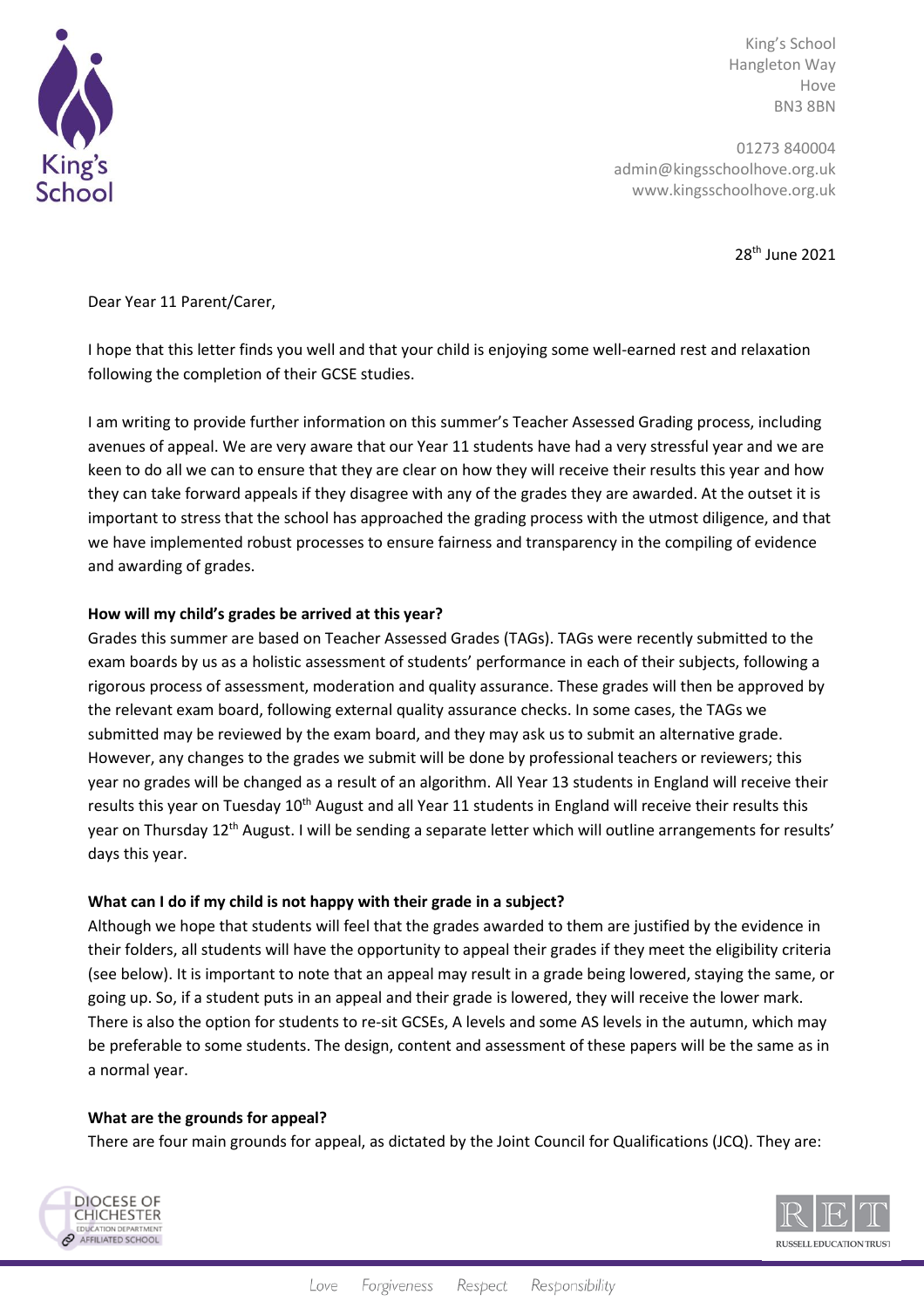- The student thinks we have made an **administrative error**: an example of this would be putting the wrong information into a spreadsheet.
- The student thinks we have made a **procedural error:** this means we have not properly followed our own process, as approved by the exam board. An example of this would be where your child has been told that they should have received extra time for assessments, but this was not given in a certain subject.
- The student thinks that the **academic judgement on the selection of evidence was unreasonable**: they think the evidence used to grade them was not reasonable in a subject.
- The student thinks that the **academic judgement on the grade they were given was unreasonable**.

# **What does 'unreasonable' mean?**

'Unreasonable' is a technical term in this context and means that no educational professional acting reasonably could have selected the same evidence or come up with the same grade. i.e. just because other forms of evidence may have been equally valid to use, this does not mean that the selection of evidence we have used is unreasonable. Because of the flexibility of the approach this year, every school and college will have used different forms of evidence. It also means that the independent reviewers will **not** remark or grade students' evidence. Instead, they will look to see whether any teacher acting reasonably could have arrived at the same grade.

# **What will be the outcome of an appeal?**

At either stage of the appeals process (see 'What are the two stages of an appeal?' below), a student's grade may go up, stay the same, or go down. When placing an appeal, the student will have to sign a declaration saying that they accept the fact their grade may go down and they may get a lower grade than their original TAG.

### **What is a priority appeal?**

Priority appeals are only open to A level students starting university this autumn; there will therefore be no priority appeals at King's.

# **What should your child do if they do not get into their first choice of Sixth Form/College?**

Firstly, it is important they do not panic. There will be staff available on results day who they can speak to about their options, and we will support them.

### **What should students do before appealing?**

Students must read the JCQ Student and Parent guide before appealing, which will be available on the JCQ and school website by results day. We will not be able to offer as much advice and guidance on the likely success of an appeal this summer as we would in normal years, since we have already moderated and quality assured all the grades ourselves.

### **What are the two stages of an appeal?**

All appeals, on any of the grounds above, must be made on an appeals form available on our website. Each appeal must first go through a **centre review.** At this stage, we will check for any administrative errors, and check that our policies and procedures were followed correctly. Our policy has already been approved by the exam boards, so we are only ensuring that we followed this properly. The outcome of the centre review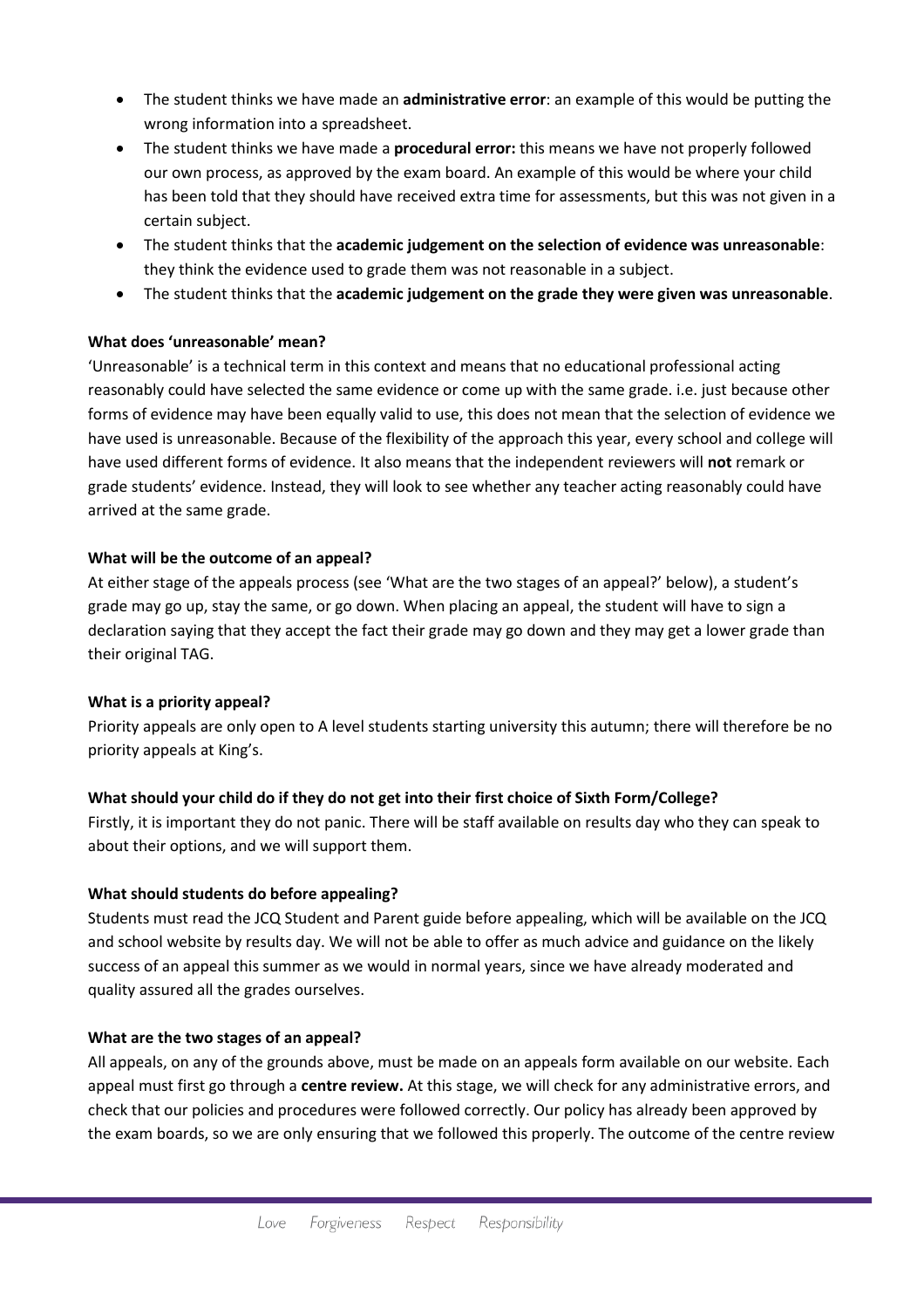will be communicated to students when made. At the centre review stage, if we find that a grade should go up or down, we will ask the exam board to change it. They will then consider this request.

Following the outcome of a centre review, students may still choose to pursue an **awarding organisation appeal**. To do this they must fill in the final part of the form which we will then send on their behalf to the exam boards. Students and parents cannot send appeals directly to the exam board themselves – they must come through us. We will have staff on duty from results day through until the start of the late August Bank Holiday to manage any appeals. The outcome of the awarding organisation appeal will be communicated to students when made.

# **How can my child make an appeal?**

Following results day, if students wish to request a centre review they should:

- Inform us via email t[o exams@kingsschoolhove.org.uk](mailto:exams@kingsschoolhove.org.uk) so that we can provide them with
	- o Our policy (already on the website: [https://kingsschoolhove.org.uk/examinations-](https://kingsschoolhove.org.uk/examinations-2021.php)[2021.php\)](https://kingsschoolhove.org.uk/examinations-2021.php)
	- o Details of the assessments used in their subjects (already on the website: [https://kingsschoolhove.org.uk/examinations-2021.php\)](https://kingsschoolhove.org.uk/examinations-2021.php)
	- o The marks we recorded from their assessments
	- $\circ$  Details of any individual circumstances taken into account e.g. access arrangements
- Complete part one of the Appeals form that will be available from the website from results day onwards
- Submit that to: exams@kingsschoolhove.org.uk

# **What are the deadlines for non-priority appeals?**

Non-priority appeals are any A levels, GCSEs or vocational qualifications, where a firm or insurance university place is not pending. The deadline for submitting a centre review is 3<sup>rd</sup> September 2021; and the deadline for submitting an awarding organisation appeal is 10th September 2021.

### **You know my child's grades now. Why can't you tell us?**

We are forbidden from disclosing the Teacher Assessed Grades to any third party, including students and parents, until results day. Any teacher or member of staff who does this is committing exam malpractice. Although students may have been given marks or grades on single pieces of evidence, we cannot disclose the final submitted TAG. During the external quality assurance process, which is taking place currently, our submitted TAGs may be moved up or down (although this will always be done through human agency, not by an algorithm).

I hope that the information contained in this letter is useful to you. We have also put together a webpage which contains all the information you and your child will need on the grading process this year including:

- Plans for our results day;
- The appeals process and all the logistical information for this;
- Subject Assessment Records which outline which pieces of work were included in students' folders in each subject.

The webpage can be found here:<https://kingsschoolhove.org.uk/examinations-2021.php>